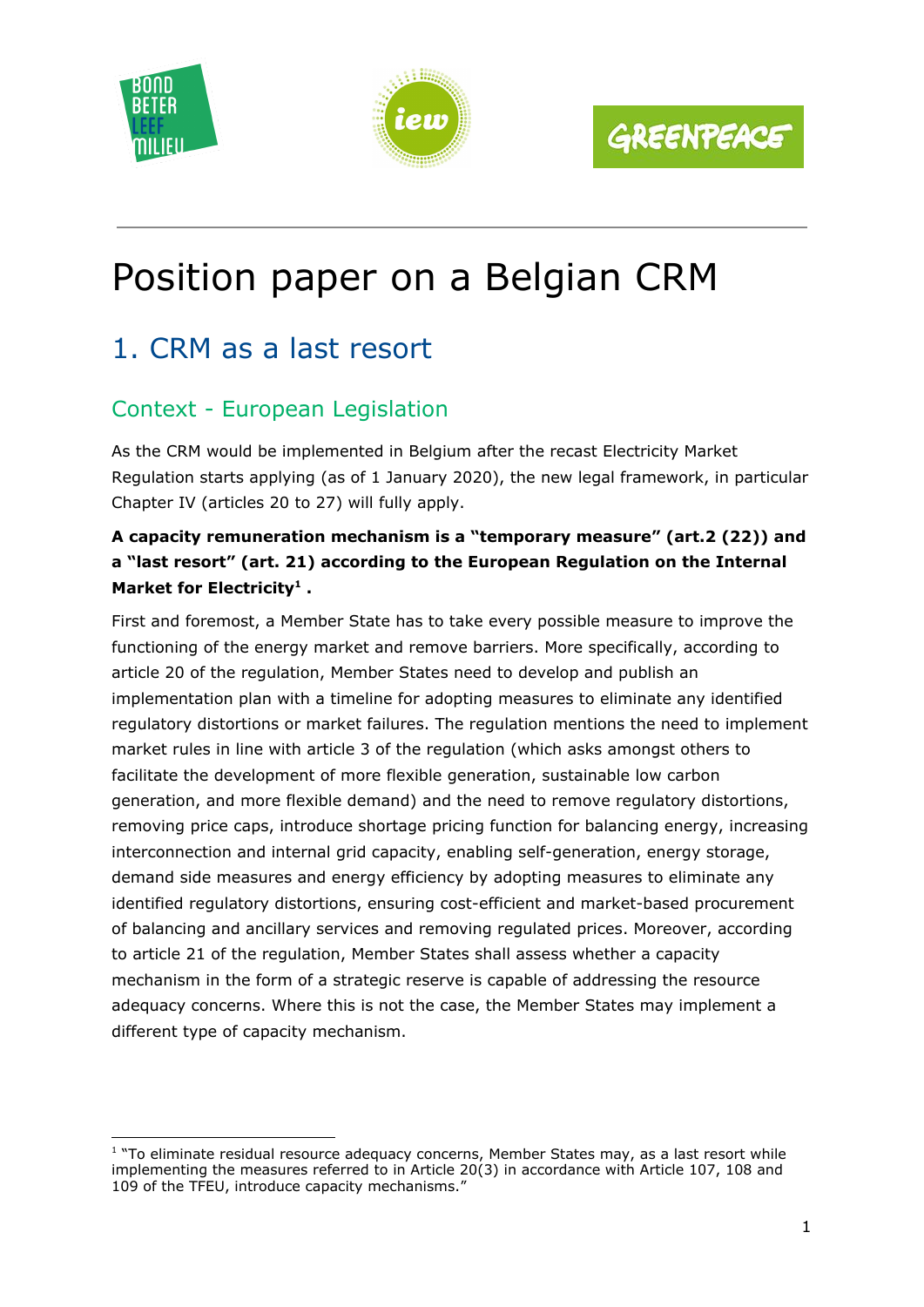#### Take every possible measure to avoid the need for a CRM

#### **It is thus very clear that a capacity remuneration mechanism is a last resort. Therefore, we ask that the federal and regional governments take every measure possible to avoid the need for a CRM and its oversizing.**

More specifically, we ask to work closely together with the regional governments to ensure a more voluntaristic/ambitious approach towards the further development of renewable energy<sup>2</sup>, energy efficiency, demand side management, storage and co-generation outside of the CRM. This is not only needed in light of the CRM, but also a prerequisite for a successful climate and energy transition towards 2030 and 2050 $3$ . Moreover, as shown in the Elia Adequacy Report, a voluntaristic approach on these future proofed solutions, has a more important role to play in security of supply than the lifetime extension of two nuclear reactors<sup>4</sup>. Besides, a nuclear lifetime extension would only be possible with extra support. The environmental organisations thus ask to stick to the law on the nuclear phase-out and close all nuclear reactors by 2025.

Besides, a proactive approach -outside of the CRM- to mobilise extra capacity in the neighbouring countries in the framework of the Pentalateral Energy forum and bilateral with the neighbouring countries is needed. These negotiations need to be transparent, with a frequent update of the state of play, and a monitoring of the progress.

### Take the trade off between demand side response and a CRM into consideration

As also shown in the adequacy and flexibility report of Elia<sup>5</sup>, there is a clear trade off between a CRM and peak energy prices that can trigger extra demand side response. The fact that the incentives for demand side response will be lower due to a CRM, is a factor that has to be duly taken into account.

The CREG study  $((f)1950)^6$  on the market situation in the winter of 2018/2019 describes how the existing market mechanisms and contracts (forward prices, balancing costs, BRP liabilities…) gave strong incentives to all stakeholders to take actions. Thus, because of unforeseen circumstances about 450 MW of extra demand side response was ready to be

 $^2$  Also a swift realisation of the new zones for offshore wind is key. Therefore, not only the new high voltage lines on land have to be realized as quick as possible, the federal government also has to make sure the tender procedure for the new offshore wind farms is launched as soon as possible.

 $3$  The evaluation of the Belgian NECP by the European Commission is very clear: in light of the European climate and energy legislation, Belgium needs to put much more efforts in energy efficiency and renewables:

[https://ec.europa.eu/energy/sites/ener/files/documents/be\\_rec\\_nl.pdf?fbclid=IwAR2621E5LQBNH](https://ec.europa.eu/energy/sites/ener/files/documents/be_rec_nl.pdf?fbclid=IwAR2621E5LQBNHnLLbDOJrS7ImddJ80-q5mFlxAafYSioiLYEH-l_aEh3TNc) [nLLbDOJrS7ImddJ80-q5mFlxAafYSioiLYEH-l\\_aEh3TNc](https://ec.europa.eu/energy/sites/ener/files/documents/be_rec_nl.pdf?fbclid=IwAR2621E5LQBNHnLLbDOJrS7ImddJ80-q5mFlxAafYSioiLYEH-l_aEh3TNc)

<sup>4</sup> [Elia, Adequacy and flexibility study for Belgium 2020-2030, f](http://www.elia.be/en/about-elia/newsroom/news/2019/20190628_Adequacy-and-flexibility-study)igure 4-3

<sup>&</sup>lt;sup>5</sup> [Elia, Adequacy and flexibility study for Belgium 2020-2030, Figure 4-14](http://www.elia.be/en/about-elia/newsroom/news/2019/20190628_Adequacy-and-flexibility-study)

<sup>6</sup> <https://www.creg.be/nl/publicaties/studie-f1950>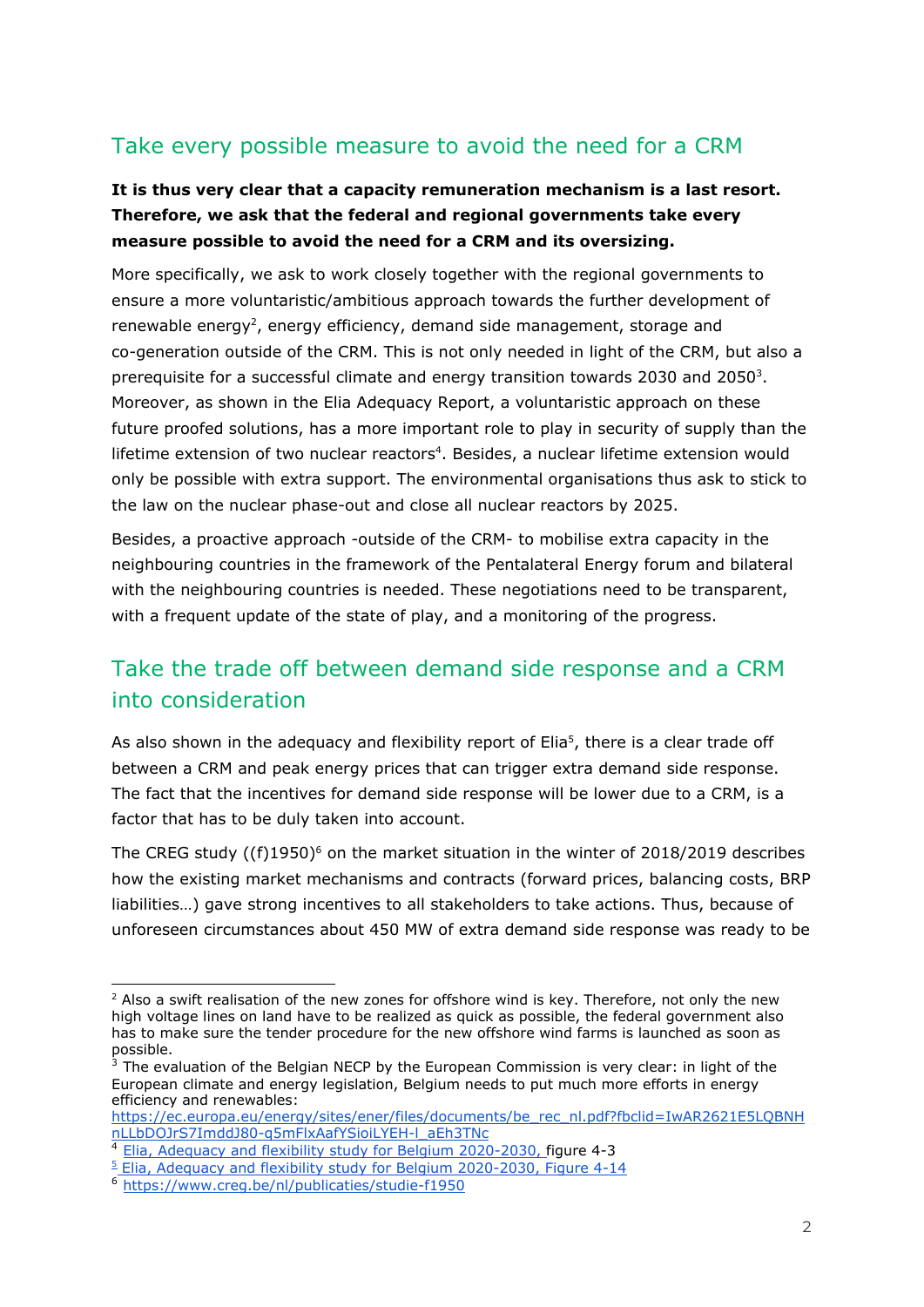activated<sup>7</sup>.

## Make sure an adequate and transparent monitoring of the need of a CRM is guaranteed

- **● According to the clean energy package, the introduction of a CRM is a last resort.**
- **● According to the state aid guidelines, the need, appropriateness, incentive effect and proportionality of the aid has to be proven . 8**

An appropriate assessment and transparent monitoring for the need of a CRM is of utmost importance. Not only the need for extra capacity (in MWs), but especially the need for extra support for capacity has to be monitored on a frequent basis. Changing market conditions (such as higher CO2 prices, a higher electricity demand due to eg. the breakthrough of electrical transport, the impact of the phase out of coal in Germany and nuclear phase out in Belgium,...) will determine if extra support for (new) capacity is actually (and will be) needed, and to what extent. A recent study of the CREG shows that existing gas power plants are actually profitable without support<sup>9</sup>. By giving these existing gas power plants support through a CRM, might thus lead to windfall profits.

This assessment has to be done in a transparent way (under control of the CREG) and has to be open-source. In the assessment, energy efficiency, demand side management and cogeneration have to be included in the methodology and in the modelling, not as an external factor. Besides, 70% of the interconnection capacity has to be made available.

## Add sensitivities on different LOLES and take the VOLL into account

Sensitivities on a different degree of security of supply (LOLE) have to be calculated. Belgium uses a very strict average LOLE criterium of maximum 3 hours (and 20 hours for the P95), while other countries, such as Ireland, use a LOLE of 8 hours.

The decision on how much a society wants to pay for which level of security of supply has to be taken in a transparent manner. This also has to take into account that consumers have to pay for the level of security of supply that they require (calculation of the Value of Lost Load - VOLL).<sup>1011</sup>

<sup>&</sup>lt;sup>7</sup> Moreover, in November 2018, the high electricity prices of 200€/MWh would have been an opportunity for some big companies to cease production for a month and plan a big maintenance. <sup>8</sup> [Communication from the Commission — Guidelines on State aid for environmental protection and](https://eur-lex.europa.eu/legal-content/EN/TXT/HTML/?uri=CELEX:52014XC0628(01)&from=EN) [energy 2014-2020](https://eur-lex.europa.eu/legal-content/EN/TXT/HTML/?uri=CELEX:52014XC0628(01)&from=EN)

<sup>9</sup> <https://www.creg.be/sites/default/files/assets/Publications/Studies/F1628NL.pdf>

<sup>&</sup>lt;sup>10</sup> Electricity directive - Article 25 .3. The reliability standard shall be calculated using at least the value of lost load and the cost of new entry over a given timeframe and shall be expressed as 'expected energy not served' and 'loss of load expectation'.

 $11$  In its decision of 15 April opening a phase 2 investigation against Poland's intention to exempt energy intensive users from the capacity surcharge, the Commission stated: "The overall effect of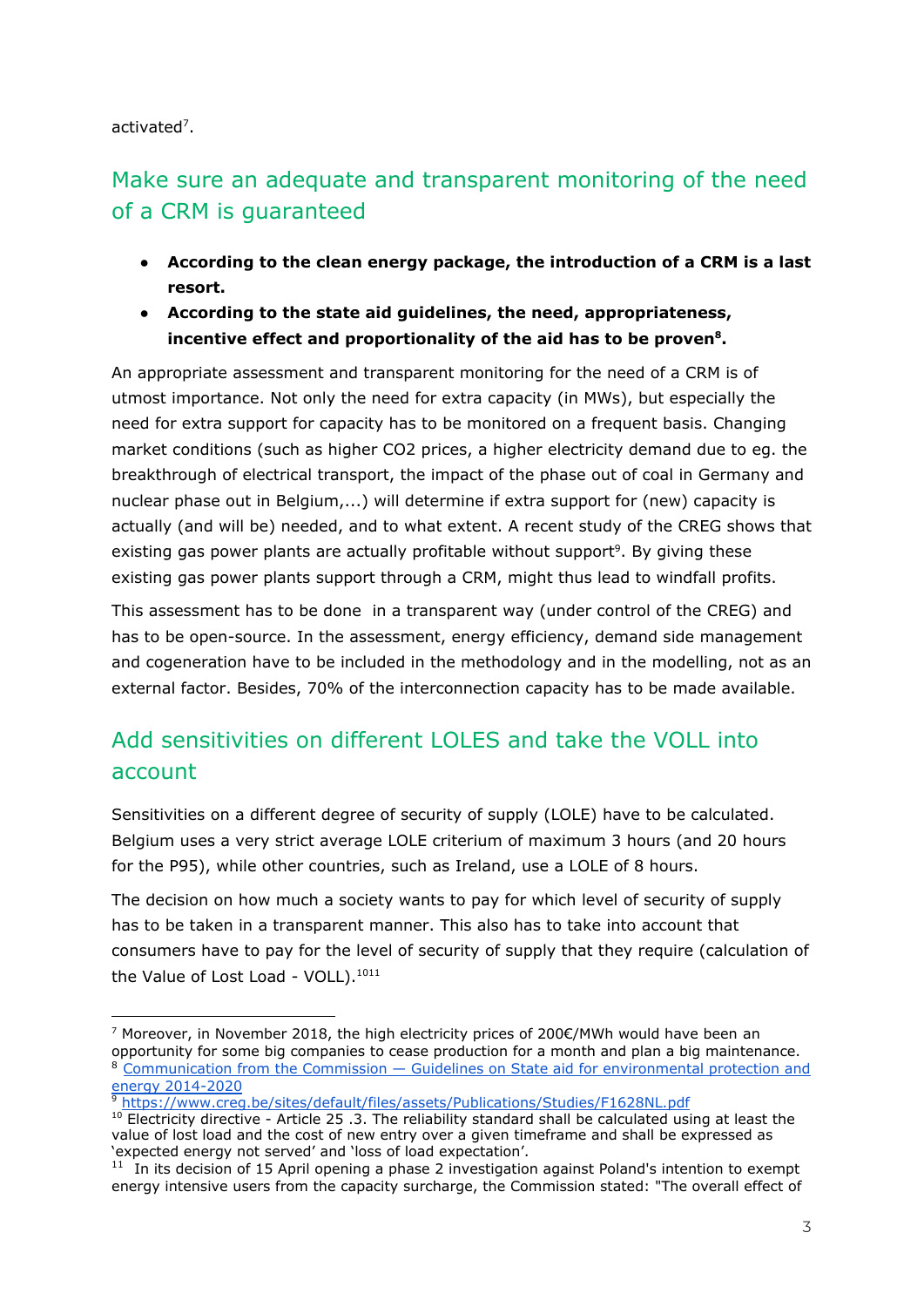As the LOLE criterium sets a national average level, that might not be in line with the individual preferences of a consumer, any CRM design should take this into account (e.g. in the financing of the mechanism and/or the participation in the CRM). We ask to take into account that not all citizens/consumers/companies will need the same level of security of supply at any time. The differences between consumers (e.g. a consumer that needs a certain capacity to guarantee its health care at any time) and consumers that can actively engage in flexibility and need less capacity at peak hours (and thus don't necessarily want to pay a high cost for a high level of security of supply), has to be reflected in the design and financing of the CRM.

### Take the fall back options of the law of April the 4<sup>th</sup> in consideration

Due to the very strict timing, the complexity of designing the CRM and the need for a notification and approval of the European Commission, there is a chance that the CRM won't be ready or approved in time. Therefore it is, in light of the security of supply, of utmost importance to have a possible fall back option in place.

As mentioned above, first of all, the regions can contribute in a significant way to the security of supply. They should take their responsibility by guaranteeing a voluntaristic policy on energy efficiency, renewables, storage, DSM and stimuli for CHP and thus contributing to the security of supply.

Besides, the law on the capacity remuneration mechanism of April the  $4<sup>th</sup>$ , explicitly foresees two "fallback options" (targeted tender or measures to trigger new capacity<sup>12</sup>) in case the CRM wouldn't be ready in time. These fall back options also should be elaborated and notified to the European Commission to the extent that they involve State aid.

## 2. Modalities of the CRM

**If the CRM has to be activated, it has to be in line with the energy transition goals towards climate neutrality before 2050. Therefore, environmental organisations ask to organise the CRM in such a way that:**

- **● more environmentally friendly solutions are prioritised**
- **● a lock-in of fossil fuel generation is avoided**
- **● there are no barriers for solutions such as aggregation and demand side**

these incentives in the electricity market and capacity mechanism should be that consumers pay for the level of security of supply that they require. Since theoretically the capacity mechanism is only needed to the extent that consumers wish to pay for security of supply, its financing base is in principle dynamic and should automatically adjust to match the need for (and size of) the measure" (see para. 57 and footnote 22 of

[http://ec.europa.eu/competition/state\\_aid/cases1/201923/279884\\_2073021\\_20\\_2.pdf](http://ec.europa.eu/competition/state_aid/cases1/201923/279884_2073021_20_2.pdf))  $12$  Title IV and Title V of the law of April the 4th changing the law of April the 29th of 1999 concerning the organisation of the electricity market, to install a capacity remuneration mechanism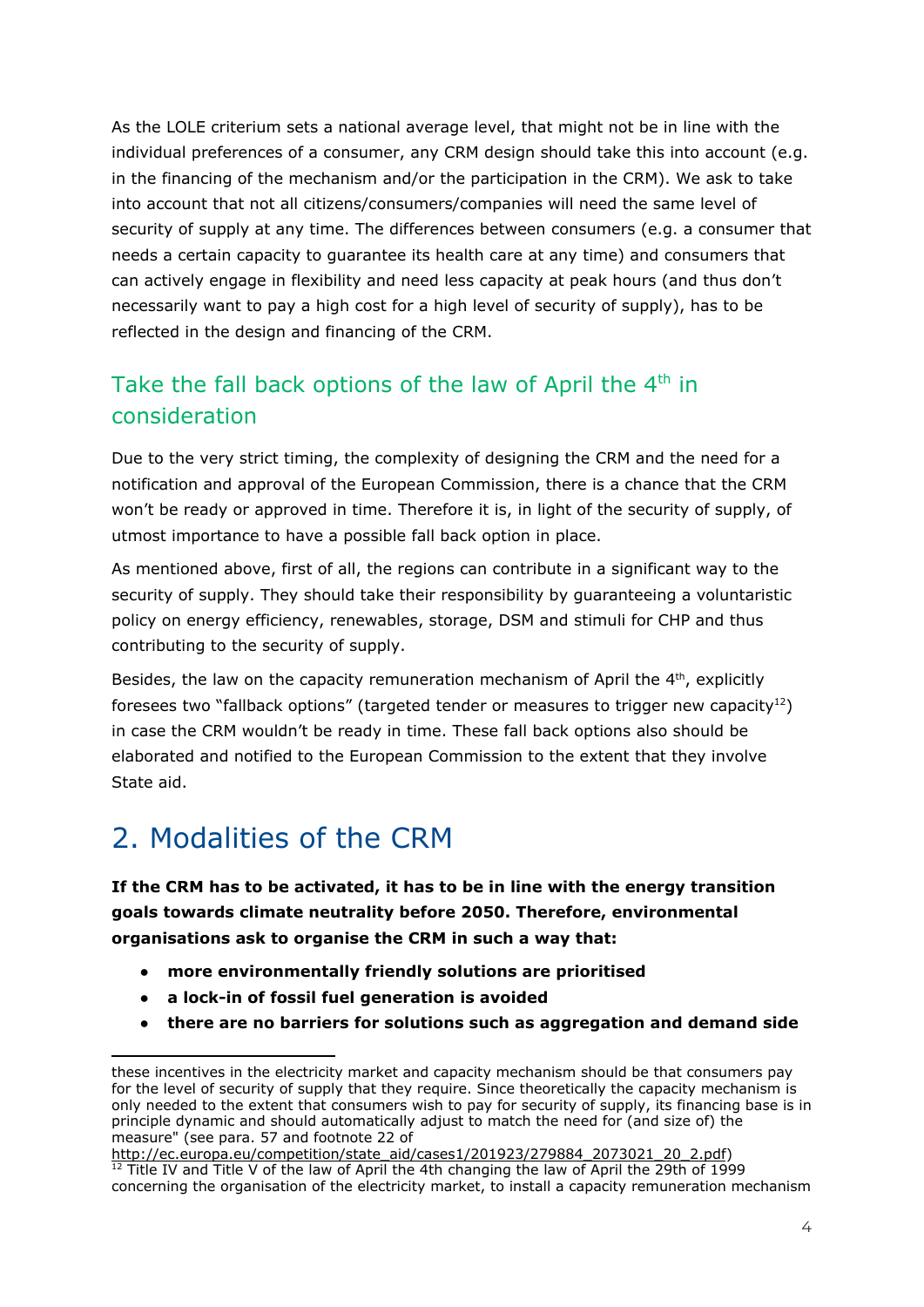**management**

#### **● windfall profits are avoided.**

This is also recognised in the state aid guidelines $^{13}$ :

*(220) Aid for generation adequacy may contradict the objective of phasing out environmentally harmful subsidies including for fossil fuels. Member States should therefore primarily consider alternative ways of achieving generation adequacy which do not have a negative impact on the objective of phasing out environmentally or economically harmful subsidies, such as facilitating demand side management and increasing interconnection capacity.*

*(233) … (d) give preference to low-carbon generators in case of equivalent technical and economic parameters.*

Moreover it has to be guaranteed, that the CRM is open for aggregation:

*(232) The measure should be designed in a way so as to make it possible for any capacity which can effectively contribute to addressing the generation adequacy problem to participate in the measure, in particular, taking into account the following factors: the participation of generators using different technologies and of operators offering measures with equivalent technical performance, for example, demand side management, interconnectors and storage. Without prejudice to the paragraph (228), restriction on participation can only be justified on the basis of insufficient technical performance required to address the generation adequacy problem. Moreover, the generation adequacy measure should be open to potential aggregation of both demand and supply;*

#### Prioritise most environmentally sound solutions

Examples of CRMs in other countries demonstrate that a prioritisation of more environmentally sound solutions is perfectly possible:

- In the Polish, French and the Italian CRM, in case of tie-break in an auction, preference would be given to capacity providers with a lower emission factor.
- The Polish CRM provides for a "green bonus" consisting in an extension of the contract length by 2 years when the capacity market (generation) unit that is contracted meets an emission performance standard, i.e. 450 kg CO2/MWh, taking into account the unit's total net efficiency (in %) and a fuel related CO2 unit emission factor (in kgCO2/GJ). However, it is regrettable that such extension of already too long contracts (see below on the risk to lock in fossil fuels) is granted only to generation capacity. We suggest to lower the emission performance standard to a more ambitious level and grant it for both demand side measures as generation. For example, a green bonus could be given to

<sup>&</sup>lt;sup>13</sup> [Communication from the Commission — Guidelines on State aid for environmental protection](https://eur-lex.europa.eu/legal-content/EN/TXT/HTML/?uri=CELEX:52014XC0628(01)&from=EN) [and energy 2014-2020](https://eur-lex.europa.eu/legal-content/EN/TXT/HTML/?uri=CELEX:52014XC0628(01)&from=EN)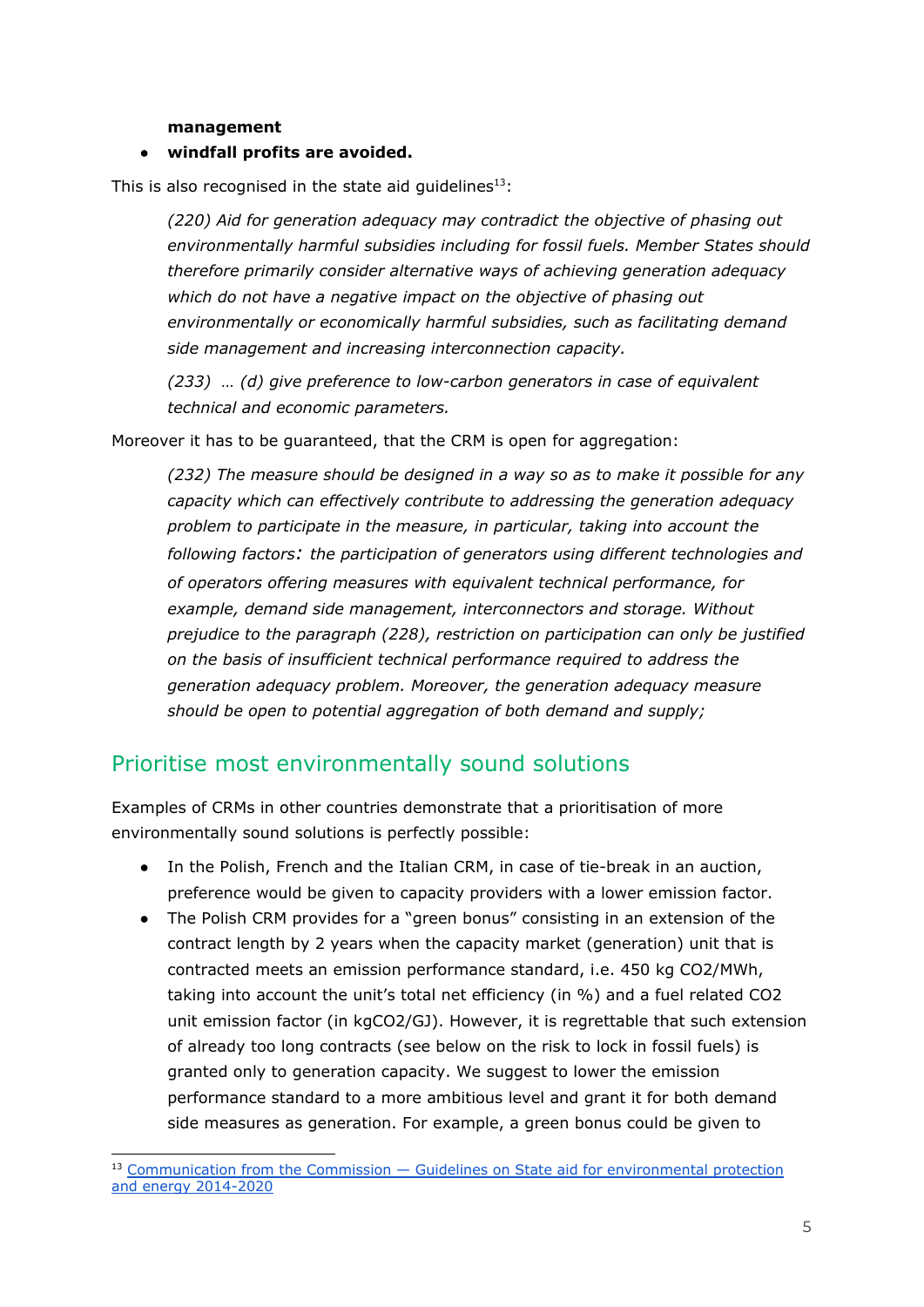technologies that emit no CO2 at all.

● Italy generalised the emission performance standard prohibiting capacity payments and commitments to plants emitting more than of 550gCO2/kWh, provided in Article 22(4) of the recast Electricity Market Regulation, to all plants and not only those who have started commercial production after 4 July 2019.<sup>14</sup>

Moreover, a discrimination of demand side management and/or storage (whether or not aggregated) has to be avoided. High capacity thresholds (for eligibility) and investment thresholds (for eligibility and length of contracts) can discriminate against DSR and storage (see Tempus case<sup>15</sup>). Besides, to limit the needed capacity in the T-4 tender (and to deal with the possible adequacy concerns in 2023) we ask to consider a T-1 tender in an earlier stage (e.g. already in 2021).

Concerning renewables and cogeneration we ask that:

- Renewables and cogeneration that don't receive, or elect not to receive, (production) support (anymore) should in any case be eligible to the CRM.
- Providers of cogeneration that are eligible for regional support should be able to choose which support mechanism they prefer (either participate at the CRM or benefit from support such certificates for cogeneration at regional level).

Because of the interaction with the regional energy policy, we ask to actively engage the administrations at the regional level in designing the CRM.

### Avoid a lock in of fossil fuels

Support in the CRM should avoid a lock-in of fossil fuels. First of all, there has to be a prioritization of more environmentally sound solutions (see above). Next, an unconditional support for fossil fueled power plants for a duration of 15 years should be avoided. Therefore, we ask to put requirements for energy efficiency and a gradual increase in CO2 performance as a precondition to get support (by eg. a switch from fossil fuels to sustainable green gas and or the use of the waste heat (preferably in a cogeneration)). An option could be to introduce a gradually increasing quotum obligation for the gas user, with an obligation to use only sustainable green gas by 2040 at the latest.

In any case, we ask to not use the option to give 15 year CRM contracts to technologies that emit CO2 (or above a stringent threshold) to avoid a lock in of CO2.

We also ask to investigate if it would be possible to grant the CRM for technologies (such as OCGT) with a higher CO2 emission factor, under the condition that they only operate for a limited number of operating hours.

<sup>&</sup>lt;sup>14</sup> Commission's decision of 14 June 2019 on SA.53821 - Modification of the Italian capacity mechanism (not yet published). See the press release here: [http://europa.eu/rapid/press-release\\_IP-19-3001\\_en.htm](http://europa.eu/rapid/press-release_IP-19-3001_en.htm)

<sup>15</sup> <http://curia.europa.eu/juris/liste.jsf?language=en&num=T-793/14&td=ALL>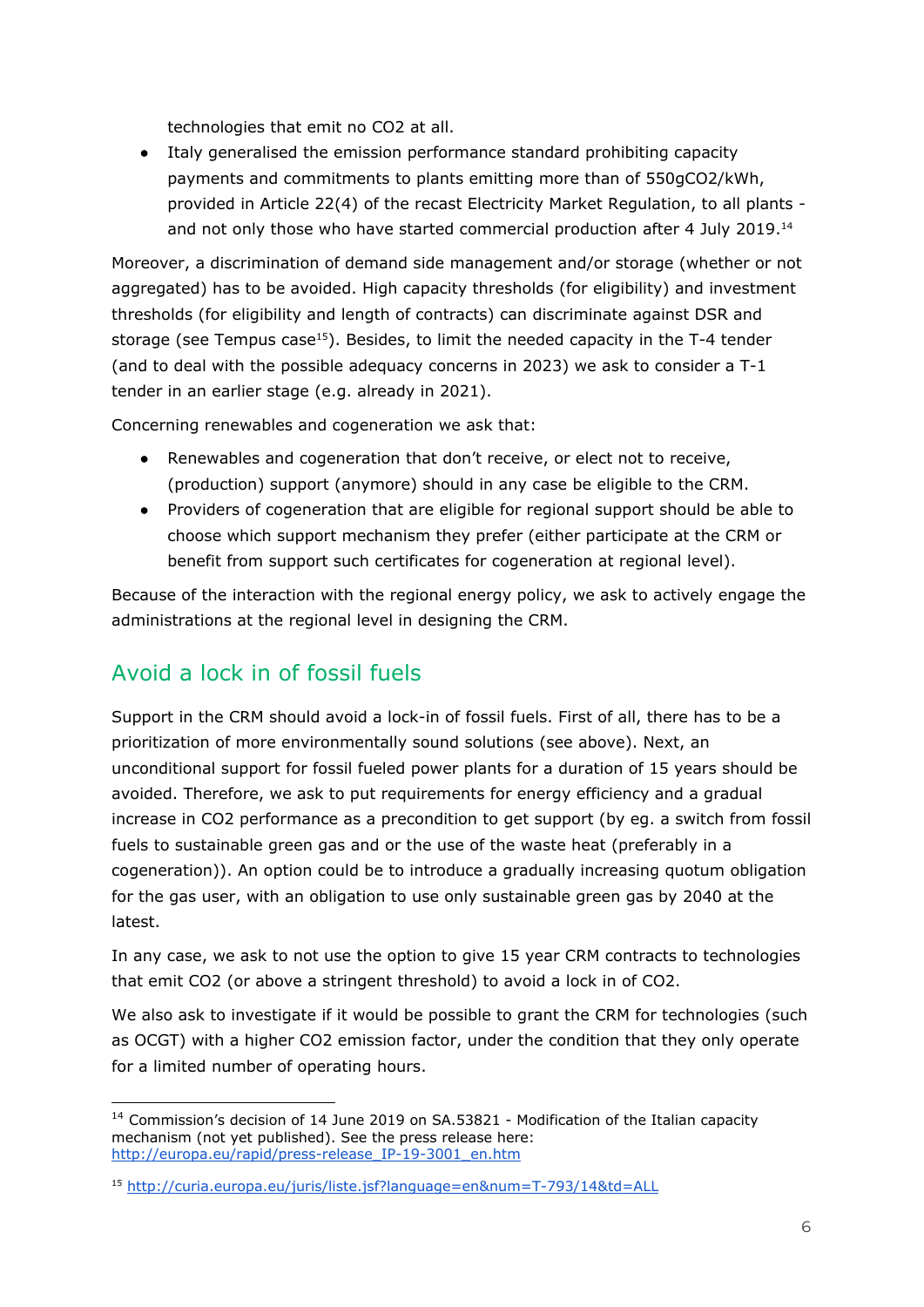In any event, the CRM has to comply at the very least with the emission performance standard set by Article 22(4) of the recast Electricity Market Regulation providing that, one the one hand, (a) generation capacity that started commercial production on or after 4 July 2019 and that emits more than 550 g of CO2 of fossil fuel origin per kWh of electricity shall not be committed or to receive payments or commitments for future payments under a capacity mechanism" and (b) from 1 July 2025 at the latest, generation capacity that started commercial production before 4 July 2019 and that emits more than 550 g of CO2 of fossil fuel origin per kWh of electricity and more than 350 kg CO2 of fossil fuel origin on average per year per installed kWe shall not be committed or receive payments or commitments for future payments under a capacity mechanism".

#### Open up the CRM for aggregation

Aggregated capacity has to be able to participate at the CRM. The design of the CRM has to be in such a way, that aggregated capacity can participate on a non-discriminatory basis. Therefore, the design of the CRM has to take aggregated capacity into account in the different principles from the beginning .

To ensure there are no thresholds for demand side management and aggregation to participate, we propose not to introduce a minimum threshold as a principle (or as low as (technically) possible). Besides, a correct derating factor for aggregation has to be introduced, proactive monitoring has to be avoided,.....

### Avoid information asymmetry

The elaboration of the CRM is particularly complex. There is a big risk of information asymmetry, where only the big energy companies will be able to understand (and influence) the specifics of the CRM. In light of the above mentioned, it is of utmost importance that also smaller/decentralised energy players can join. Therefore, the design should be kept as simple as possible. Any addition to the design should be accounted for. For instance: one has to justify the existence of availability monitoring, of bidding obligations, of prequalification processes,... And not the other way around, where this is all added to the design, unless if one can suggest an alternative.

### Guarantee a fair distribution of the costs

The decision on how much a society wants to pay for which level of security of supply has to be taken in a very transparent manner. This also has to take into account that consumers have to pay for the level of security of supply that they require, and that this level can differ between different kinds of consumers. The financing mechanism of the CRM has to take this into account.

It is important to notice that an exemption for energy-intensive users is not allowed in